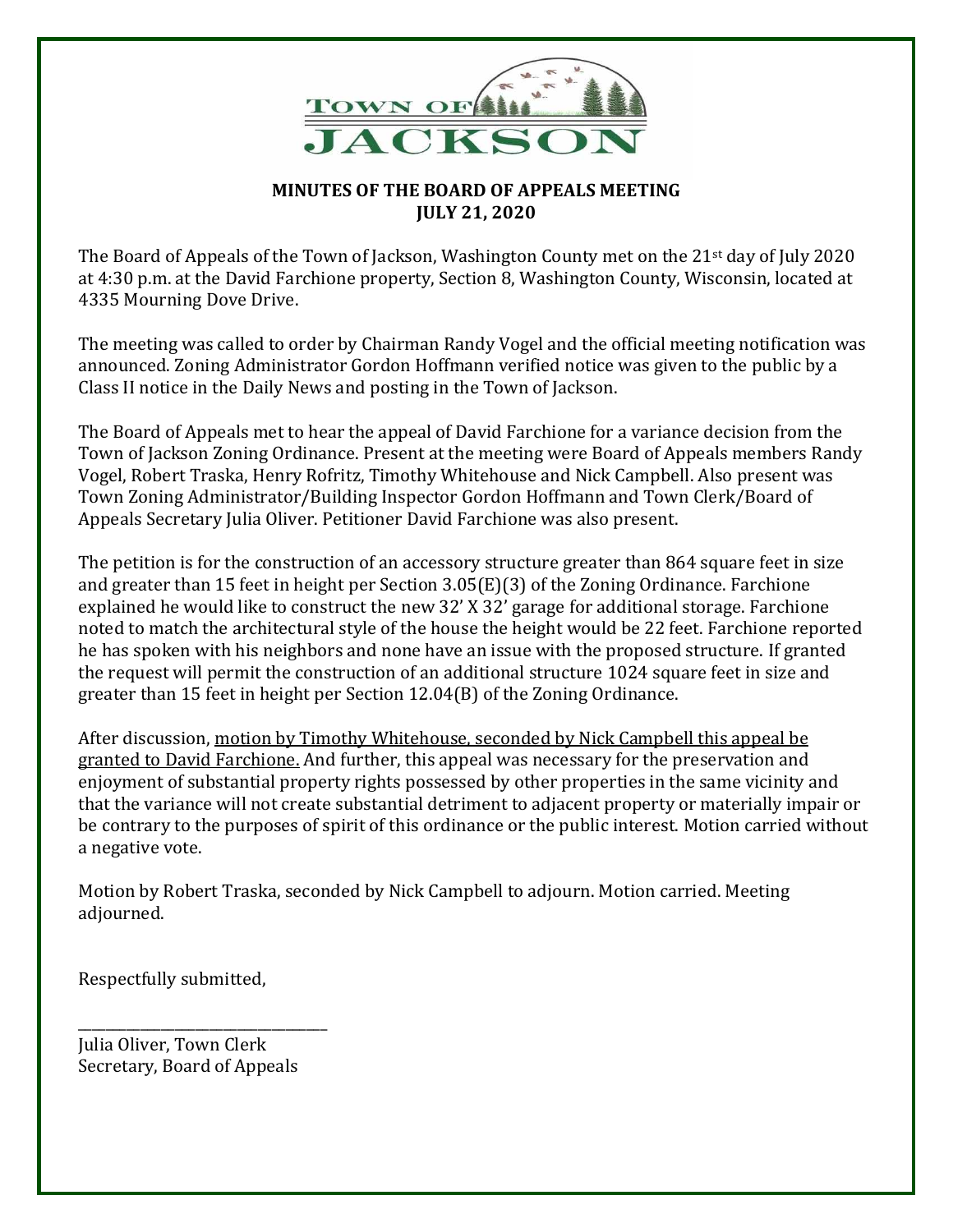

## **MINUTES OF THE BOARD OF APPEALS MEETING JULY 21, 2020**

The Board of Appeals of the Town of Jackson, Washington County met on the 21st day of July 2020 at 4:00 p.m. at the Jon Schimelfenyg property, Section 8, Washington County, Wisconsin, located at 4430 Mourning Dove Drive.

The meeting was called to order by Chairman Randy Vogel and the official meeting notification was announced. Zoning Administrator Gordon Hoffmann verified notice was given to the public by a Class II notice in the Daily News and posting in the Town of Jackson.

The Board of Appeals met to hear the appeal of Jon Schimelfenyg for a variance decision from the Town of Jackson Zoning Ordinance. Present at the meeting were Board of Appeals members Randy Vogel, Robert Traska, Henry Rofritz and Nick Campbell. Also present was Town Zoning Administrator/Building Inspector Gordon Hoffmann and Town Clerk/Board of Appeals Secretary Julia Oliver. Petitioners Jon and Ann Schimelfenyg and neighbor Dave Morbeck were also present.

The petition is for the construction of an accessory structure greater than 864 square feet in size per Section 12.04(B) of the Zoning Ordinance. Schimelfenyg explained he would like to construct the new 40' X 30' pole barn for additional storage. Dave Morbeck commented he has no objections to the proposed barn structure. If granted the request will permit the construction of an additional structure 1200 square feet in size per Section 12.04(B) of the Zoning Ordinance.

After discussion, motion by Robert Traska, seconded by Nick Campbell this appeal be granted to Jon Schimelfenyg. And further, this appeal was necessary for the preservation and enjoyment of substantial property rights possessed by other properties in the same vicinity and that the variance will not create substantial detriment to adjacent property or materially impair or be contrary to the purposes of spirit of this ordinance or the public interest. Motion carried without a negative vote.

Approval of Minutes: Motion by Henry Rofritz, seconded by Nick Campbell to approve the minutes of the July 29, 2019 Diehl hearing. Motion carried.

Motion by Nick Campbell, seconded by Henry Rofritz to adjourn. Motion carried. Meeting adjourned.

Respectfully submitted,

Julia Oliver, Town Clerk Secretary, Board of Appeals

\_\_\_\_\_\_\_\_\_\_\_\_\_\_\_\_\_\_\_\_\_\_\_\_\_\_\_\_\_\_\_\_\_\_\_\_